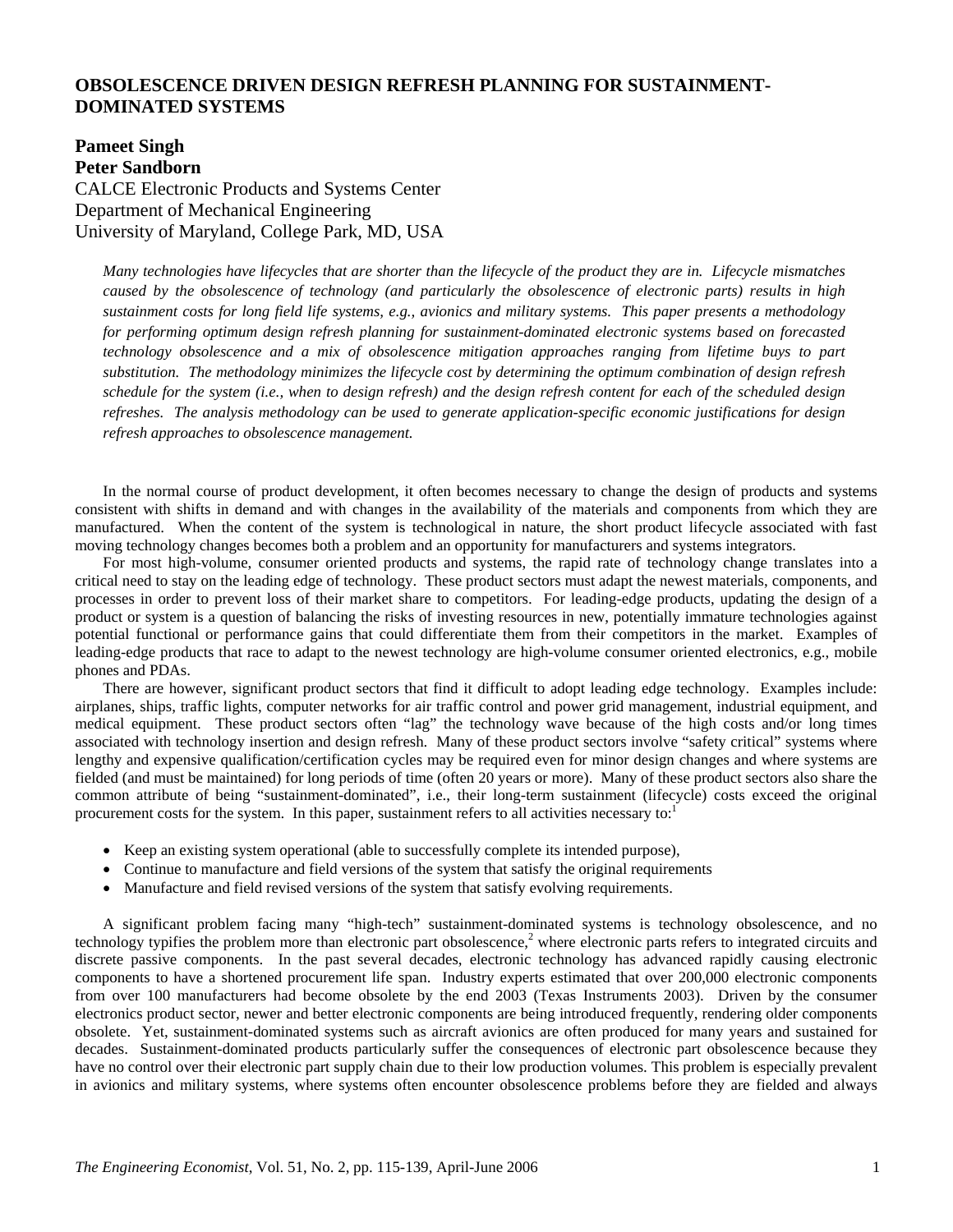

**FIGURE 1**. Percent of Commercial Off The Shelf (COTS) parts that are out of production (un-procurable) versus the first 10 years of a surface ship sonar system's lifecycle. (Courtesy of NAVSURFWARCENDIV Crane)

during their support life, e.g., FIGURE 1. As an indication of the magnitude of this problem, the projected electronic part obsolescence budget for the F-22 fighter aircraft is in excess of one billion dollars (Tepp 1999).

# **ELECTRONIC PART OBSOLESCENCE**

Electronic part obsolescence began to emerge as a problem in the 1980s when the end of the Cold War accelerated pressure to reduce military outlays and lead to an effort in the United States military called *Acquisition Reform*. Acquisition reform included a reversal of the traditional reliance on military specifications ("Mil-Specs") in favor of commercial standards and performance specifications (Perry 1994). One of the consequences of the shift away from Mil-Specs was that Mil-Spec parts that were qualified to more stringent environmental specifications than commercial parts and manufactured over longer-periods of time were no longer available, creating the necessity to use Commercial Off The Shelf (COTS) parts that are manufactured for non-military applications and, by virtue of their supply chains being controlled by commercial and consumer products, are usually procurable for much shorter periods of time. Although this history is associated with the military, the problem it has created reaches much further, since many non-military applications depended on Mil-Spec parts, e.g., avionics, oil well drilling, and to some extent automotive.

The key input that enables refresh planning for sustainment-dominated systems (the topic of this paper) is obsolescence forecasting. Most of the emphasis associated with methodology, tool and database development targeted at the management of electronic part obsolescence has been focused on tracking and managing the availability of parts, forecasting the risk of parts becoming obsolete, and enabling the application of mitigation approaches when parts do become obsolete. Most electronic part obsolescence forecasting is based on the development of models for the part's lifecycle. Traditional methods of lifecycle forecasting utilized in commercially available tools and services are ordinal scale based approaches, in which the lifecycle stage of the part is determined from an array of technological attributes, e.g., Henke and Lai (1997), Josias, Terrpenny and McLean (2004) and available in commercial tools such as  $TACTRAC^{TM}$ , Total Parts Plus, and Q-Star<sup>TM</sup>. More general models based on technology trends have also appeared including a methodology based on forecasting part sales curves (Solomon, Sandborn and Pecht 2000), leading-indicator approaches (Meixell and Wu 2001), and data mining based solutions (Sandborn, Mauro and Knox 2005).<sup>3</sup> A few efforts have also begun to appear that address non-electronic part obsolescence forecasting including Howard (2002) and ARINC (2006).

Many part obsolescence mitigation strategies exist for managing obsolescence once it occurs, including (Stogdill 1999): lifetime buy (also referred to as final order), last-time buy, part replacement, aftermarket sources, emulation, re-engineering, salvage, and design refresh/redesign of the system. Design refresh (or redesign) ultimately occurs as other mitigation options are exhausted and functionality upgrades (technology insertion) becomes necessary.<sup>4</sup> There are also efforts targeting enterprise wide solutions by tracking obsolete parts and "equivalent" substitutes thereby enabling the determination of the lowest cost option for mitigating obsolescence (Tilton 2006).

#### **PRO-ACTIVE OBSOLESCENCE MANAGEMENT**

The obsolescence mitigation approaches discussed in the preceding paragraph are *reactive* in nature, focused on minimizing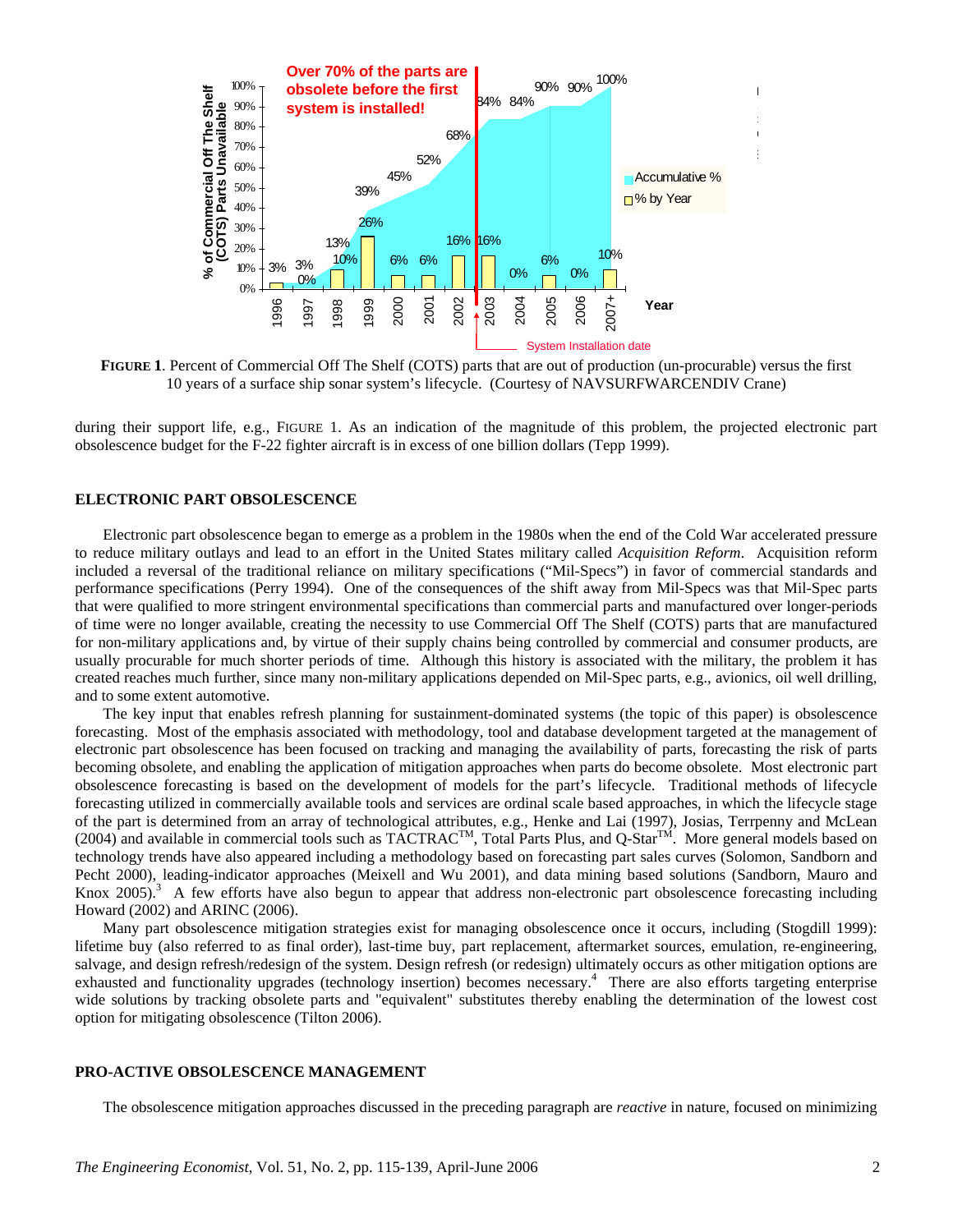the costs of obsolescence mitigation, i.e., minimizing the cost of resolving the problem after it has occurred. While reactive solutions will always play a major role in obsolescence management, ultimately, higher payoff (larger sustainment cost avoidance) will be possible through *pro-active* oriented methodology/tool development efforts (Sandborn 2004).

If information regarding the expected production lifetimes of parts (with appropriate uncertainties considered) is available during a system's design phase, then more strategic approaches that enable the estimation of lifetime sustainment costs should be possible, and even with data that is incomplete and/or uncertain, the opportunity for sustainment cost savings is still potentially significant with the application of the appropriate decision making methods.

Two types of strategic planning approaches exist: material risk indices and design refresh planning. A Material Risk Index (MRI) approach analyzes a product's bill of materials and scores a supplier-specific part within the context of the enterprise using the part, e.g., Robbins (2003). MRIs are used to combine the risk prediction from obsolescence forecasting with organization-specific usage and supply chain knowledge in order to estimate the magnitude of sustainment dollars put at risk within a customer's organization by the part's obsolescence. The other type of strategic planning approach is design refresh planning discussed in the remainder of this paper.

# **DESIGN REFRESH PLANNING**

Because of the long manufacturing and field lives associated with sustainment-dominated systems, they are usually refreshed or redesigned one or more times during their lives to update functionality and manage obsolescence. Unlike highvolume commercial products in which redesign is driven by improvements in manufacturing, equipment or technology; for sustainment-dominated systems, design refresh is often driven by technology obsolescence that would otherwise render the product un-producible and/or un-sustainable.

Ideally, a methodology that determines the best dates for design refreshes, and the optimum mixture of actions to take at those design refreshes is needed. The goal of refresh planning is to determine:

- When to design refresh
- What obsolete system components should be replaced at a specific design refresh (versus continuing with some other obsolescence mitigation strategy)
- What non-obsolete system components should be replaced at a specific design refresh.

This paper discusses a methodology focused on the question: if a forecast of parts obsolescence can be obtained, can optimum design refresh strategies be developed for the product over the product's overall lifecycle?

Numerous research efforts have worked on the generation of suggestions for redesign in order to improve manufacturability, e.g., Irani, Kim and Dixon (1989) and Das, Gupta and Nau (1996). Redesign planning has also been addressed outside the manufacturing area, e.g., general strategic replacement modeling (Meyer 1993), re-engineering of software (Lin 1993), capacity expansion (Rajagopalan, Singh and Morton 1998), and equipment replacement strategies (Pierskalla and Voelker 1976, and Nair and Hopp 1992). All of this work represents redesign driven by improvements in manufacturing, equipment or technology (i.e., strategies followed by leading-edge products), not design refresh driven by technology obsolescence that would otherwise render the product un-producible and/or un-sustainable. It should also be noted that manufacturers and customers of sustainment-dominated systems are often more interested in "design refresh" than "redesign" (see endnote 4 for the distinction).

Only one known effort has treated lifecycle planning associated with technology obsolescence (explicitly electronic part obsolescence). Porter's approach (Porter 1998), focuses on calculating the Net Present Value (NPV) of last time buys<sup>5</sup> and design refreshes as a function of future date. As a design refresh is delayed, its NPV decreases and the quantity (and thereby cost) of last time buys required to sustain the system until the design refresh takes place increases. Alternatively, if design refresh is scheduled relatively early, then last time buy cost is low, but the NPV of the design refresh is high. The Porter model performs the trade-off analysis discussed above on a part-by-part basis and considers only a single design refresh at a time. A version of Porter's model was used to plan refreshes in conjunction with lifetime buy quantity optimization by Cattani and Souza (2003). In order to treat multiple refreshes in a product's lifetime, Porter's analysis can be reapplied after a design refresh to predict the next design refresh. The Porter model effectively optimizes each individual design refresh, but the coupled effects of multiple design refreshes (coupling of decisions about multiple parts and coupling of multiple refreshes) in the lifetime of a product are not accounted for. This is a significant limitation of the Porter model approach, which is directly addressed by the MOCA methodology discussed in this paper.

#### **THE MITIGATION OF OBSOLESCENCE COST ANALYSIS (MOCA) METHODOLOGY**

A methodology and its implementation have been developed for determining the electronic part obsolescence impact on lifecycle sustainment costs for the long field life electronic systems based on future production projections, maintenance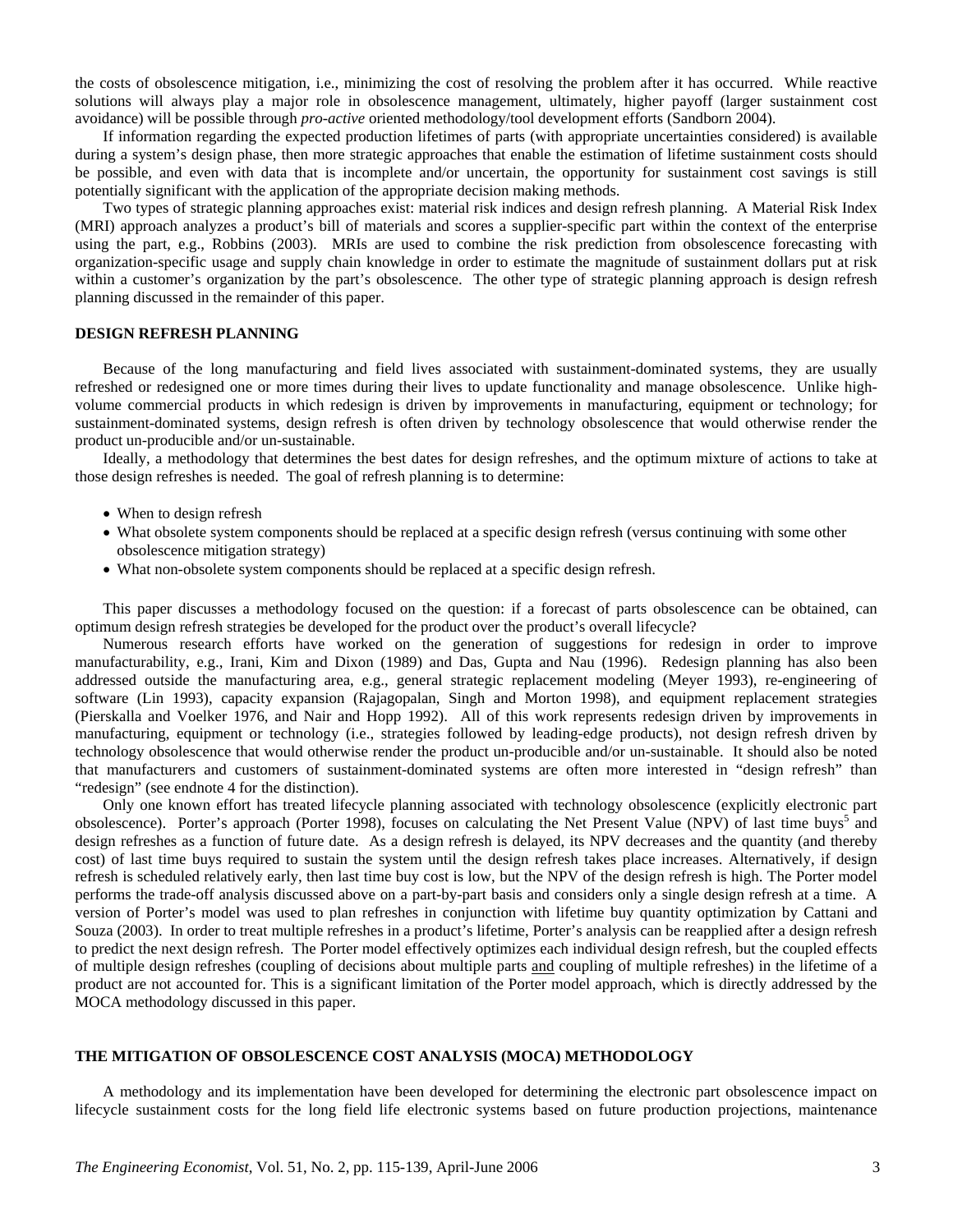

**FIGURE 2.** Design refresh planning analysis timeline (presented for one part only, for simplicity, however in reality, there are coupled parallel timelines for many parts, and design refreshes and production events can occur multiple times and in any order).

requirements and part obsolescence forecasts. Using a detailed cost analysis model, the methodology determines the optimum design refresh plan during the field-support-life of the product. The design refresh plan consists of the number of design refresh activities, their content and respective calendar dates that minimize the lifecycle sustainment cost of the product.

FIGURE 2 shows the design refresh planning timeline. Fundamentally, the methodology must support a design through periods of time when no parts are obsolete, followed by multiple part-specific obsolescence events. When a part becomes obsolete, some type of mitigation approach must take effect immediately: either sufficient inventory exists, a lifetime buy of the part is made or some other short-term mitigation strategy that only applies until the next design refresh. Next there are periods of time when one or more parts are obsolete, and short-term mitigation approaches are in place on a part-specific basis. When design refreshes are encountered (their date is defined either by the user or by the methodology during its optimization process) the change in the design at the refresh must be determined and the costs associated with performing the design refresh are computed. At a design refresh, a long-term obsolescence mitigation solution is applied (until the end of the product life or possibly until some future design refresh), and non-recurring, recurring, and re-qualification costs computed. Re-qualification may be required depending on the impact of the design change on the application – the necessity for re-qualification depends the role that the particular part(s) play and/or the quantity of non-critical changes made. In many cases, if the expense of a design refresh is to be undertaken, then functional upgrades may also be considered. The system functional upgrades must be forecasted (including forecasting the obsolescence of future parts). All the design refresh activities have to accommodate both hardware and software redesign and re-qualification. The last activity appearing on the timeline is production. Product often has to be produced after parts begin to go obsolete due to the length of the initial design/manufacturing process, additional orders for the product, and replenishment of spares.

 FIGURE 3 summarizes the MOCA methodology for making decisions about how to refresh a sustainment-dominated system's design. The methodology is used during either: a) the original product design process, or b) to make decisions during system sustainment, i.e., when a design refresh is underway, determine what the best set of changes to make given an existing history of the product and forecasted future obsolescence and future design refreshes. MOCA only treats the hardware portion of the design refresh problem.<sup>6</sup> The obsolescence dates for the chosen technologies (electronic parts in our case), are forecasted. The forecasts are generally in the form of a probability distribution whose shape depends on the forecasting method used. The other type of the information necessary to make decisions about how to modify a design at design refreshes comes from production information. From the design process, an anticipated production plan (quantity that need to be manufactured as a function of time) is used along with a forecast of the number of spare products that will need to be produced to replace product that fails in the field during the product's usage life. Remember we are dealing with sustainment-dominated products that will fail in the field due to wearout and overstress, and will require replacement. The production plan associated with "spare replenishment" will be determined from the forecasted reliability of the product's components and the forecasted usage profile for the system. Using a production plan, viable locations for design refreshes can be determined (see the Uncertainty Analysis subsection for how this is done). With the viable design refresh dates chosen; a candidate refresh plan can be formed. A refresh plan is a group of one or more design refreshes that will be performed on a product during its lifetime.

Given the obsolescence forecasts, the production plan and a candidate design refresh plan, we now determine the lifecycle cost of the product subject to the candidate refresh plan by traversing the timeline and costing the events as they occur (each traversal of the timeline is basically a discrete event simulation). The production event cost is adjusted for the obsolete part acquisition cost which is usually many times greater than its original cost. The overall lifecycle cost in MOCA is summarized in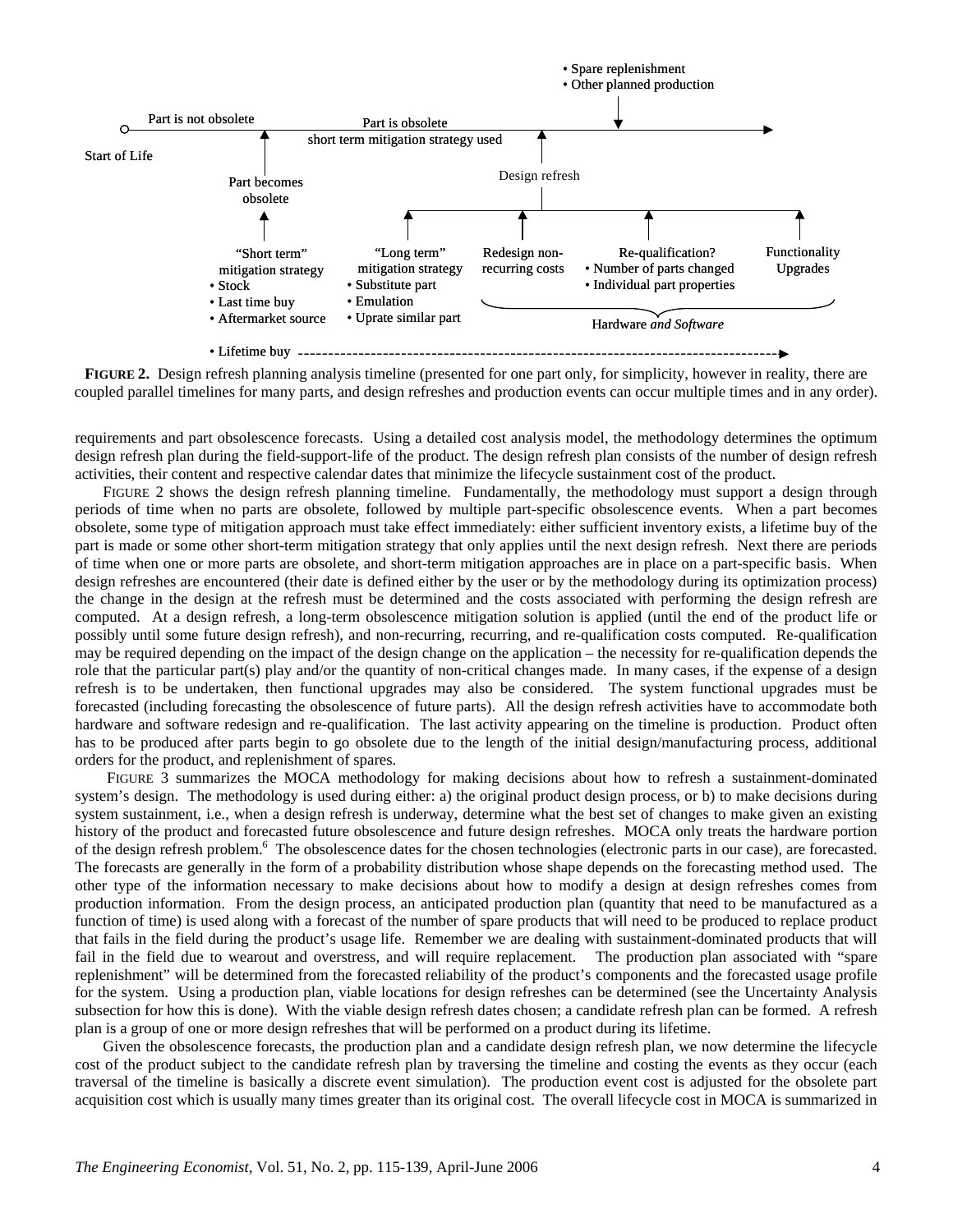

**FIGURE 3.** Methodology for making decisions about how to refresh a sustainment-dominated system's design.

 $(1)-(3)$ ,

Lifecycle Cost = 
$$
\sum_{i=1}^{n} \frac{Q_i C_i}{(1 + R/100)^{d_i}} + \sum_{j=1}^{r} \frac{NC_j}{(1 + R/100)^{d_j}}
$$
(1)

where,

 $Q_i$  = Quantity of systems to be manufactured at the ith manufacturing event

- $C_i$  = Recurring cost of manufacturing a system instance at the ith manufacturing event  $NC_i$  = Non-recurring cost of the jth design refresh
- $=$  Non-recurring cost of the jth design refresh
- $n =$  Number of manufacturing events
- r = Number of design refreshes
- $R =$  Interest rate including percentage discount
- $d_{ij}$  = Difference in years between i/jth manufacturing/design refresh event date and the net present value calculation date.

The recurring cost of manufacturing a system instance depends on the state of availability of the parts in the system and is given by,

$$
C_i = C_{np} + \sum_{k=1}^{s} m_{i(k)} c_{o(k)}
$$
 (2)

where,

 $m_{i(k)}$  = Modifier on the effective procurement cost of part k at the ith manufacturing event

 $c_{o(k)}$  = Original procurement cost of all instances of part k adjusted for inflation

 $C_{np}$  = Non-part procurement associated recurring costs, e.g., testing, assembly, etc.

 $s =$  Number of parts in the system.

The part price modifier,  $m_{i(k)}$ , is 1 if the currently used part is not obsolete (note, the currently used part changes as the timeline is incremented due to design refreshes). If the part is obsolete, but exactly the same part is still used (obtained from existing inventory, aftermarket sources, lifetime buy, etc.) then  $m_{i(k)}$  is either provided by the user or defaulted using recurring cost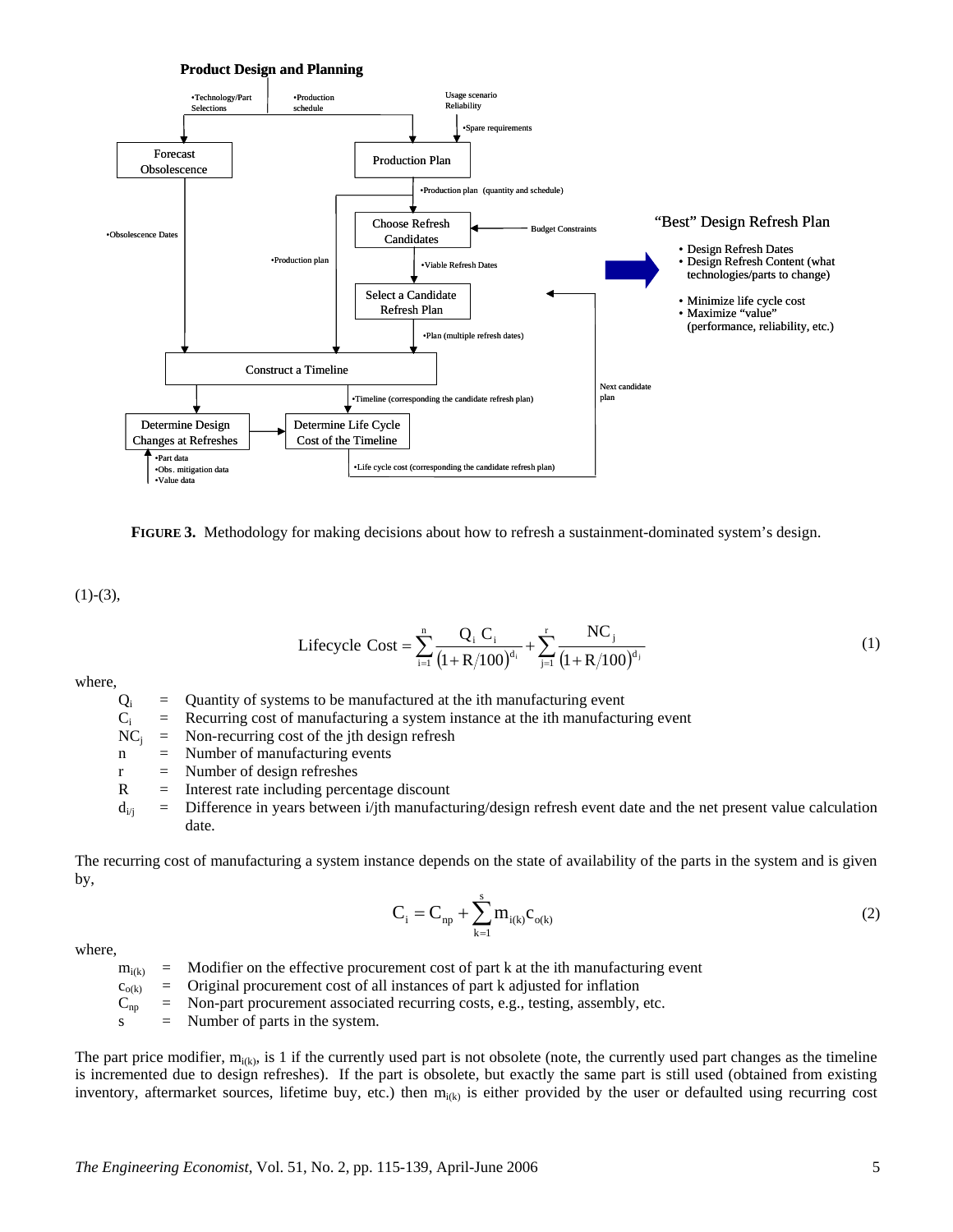multiplier data associated with various obsolescence resolution approaches from (McDermott, Shearer and Tomczykowski 1999).

Design refreshes are defined (from a model perspective) as any action that results in the replacement of a part with a nonidentical alternative. Refreshes can range from trivial, replacement of a part with a form, fit and function identical alternative part to complex redesign activities. Each refresh event adds non-recurring costs associated with re-engineering and requalification, and changes the effective recurring cost of the system components. In its simplest form, the non-recurring cost at the jth design refresh is given by,

$$
NC_{j} = \left[C_{f} + C_{b} \sum_{u=0}^{N_{b(j)}} M_{b(u)} + C_{p} \sum_{k=0}^{N_{p(j)}} M_{p(k)}\right] + C_{Q(j)}
$$
(3)

where,

$$
C_f
$$
 = Average cost of design refresh incurred due to assembly, documentation, etc., system-level changes

 $C_b$  = Average cost of design refresh for each board addressed at the design refresh  $C_p$  = Average cost of design refresh incurred for each unique part addressed at the  $C_p$  = Average cost of design refresh incurred for each unique part addressed at the design refresh  $N_{h(i)}$  = Total number of boards with changed parts at the jth design refresh

 $=$  Total number of boards with changed parts at the jth design refresh

 $N_{p(j)}$  = Total number of part changes at the jth design refresh

 $M_{b(u)}$  = Modifier on the design refresh cost of board u

 $M_{p(k)}$  = Modifier on the design refresh cost of part k

 $C_{Q(i)}$  = Re-qualification cost at the jth design refresh.

The design refresh cost model utilizes the two "M" modifiers in (3) in the following way: the cost of design refreshing the board "u" is  $C_bM_{b(u)}$  where  $C_b$  represents the base cost of design refreshing a board. This procedure is utilized in order to specify different design refresh costs for different boards. Similarly, the cost modifier on the part design refresh cost  $(M_{p(k)})$  signifies the relative cost incurred to design refresh the part "k" on the board compared to the base cost of design refreshing a part on the board  $(C_p)$ .

The bracketed portion of (3) is a simple default model for the design refresh non-recurring re-engineering cost. The MOCA model is generally used in conjunction with detailed cost models such as Price Systems H and HL parametric commercial cost modeling tools (Price Systems 2006) or the Horizon Tool Suite from the Naval Surface Warfare Center (Crane) (Chestnutwood and Levin 1998). If an external cost analysis tool is used, MOCA exports the design refresh dates and content to the external tool, which computes and returns the bracketed portion of (3) and may provide an updated version of  $C_{\text{np}}$ . The two cost analysis tools mentioned both provide detailed modeling that can include design, prototyping, testing, documentation, training, etc.

The re-qualification cost appearing in (3) is often a significant part of the overall cost of performing a design refresh for sustainment-dominated systems. In MOCA, re-qualification cost is treated independently of the design refresh cost, in order to gain flexibility. MOCA treats re-qualification at two levels: board level (i.e., re-qualification can be performed separately for each unique board in the system) or system level (i.e., re-qualification is only performed for the system as a whole). A qualification cost is specified (for a system or for each board), which is allocated to various levels of qualification, e.g., full qualification, vibration, thermal, etc. There are two types of triggers for re-qualification, an individual part re-qualification trigger and the total number of components changed trigger. Where as, the individual part re-qualification trigger is based on the individual re-qualification requirements associated with particular parts when they are design refreshed, the number of components re-qualification trigger accounts for the small, but cumulative, changes in the system due to design refresh of noncritical components. To determine the "best" design refresh plan, multiple candidate refresh plans are assessed.

#### SYNTHESIS OF REPLACEMENT PARTS

When an obsolete part is replaced at a design refresh, the characteristics of the replacement part must be synthesized. The synthesized replacement part's cost, procurement life, and reliability must be estimated. The replacement part cost is calculated using a trend equation (discrete or continuous), which is one of the user inputs. The lifecycle stage of the replacement part in conjunction with the part type, i.e., Microcircuit, Diode, etc. (used to define the total part procurement lifetime), is used to calculate the procurement life of the replacement part, (4),

$$
D_o = D_r + \left[\frac{I_o - I_R}{I_o - I_I}\right]L
$$
\n(4)

where,

- $D_0$  = Date of obsolescence for the synthesized replacement part  $D_r$  = Date of the design refresh
- $=$  Date of the design refresh
- $L =$  Procurement lifetime of the part (time from introduction to discontinuance) in years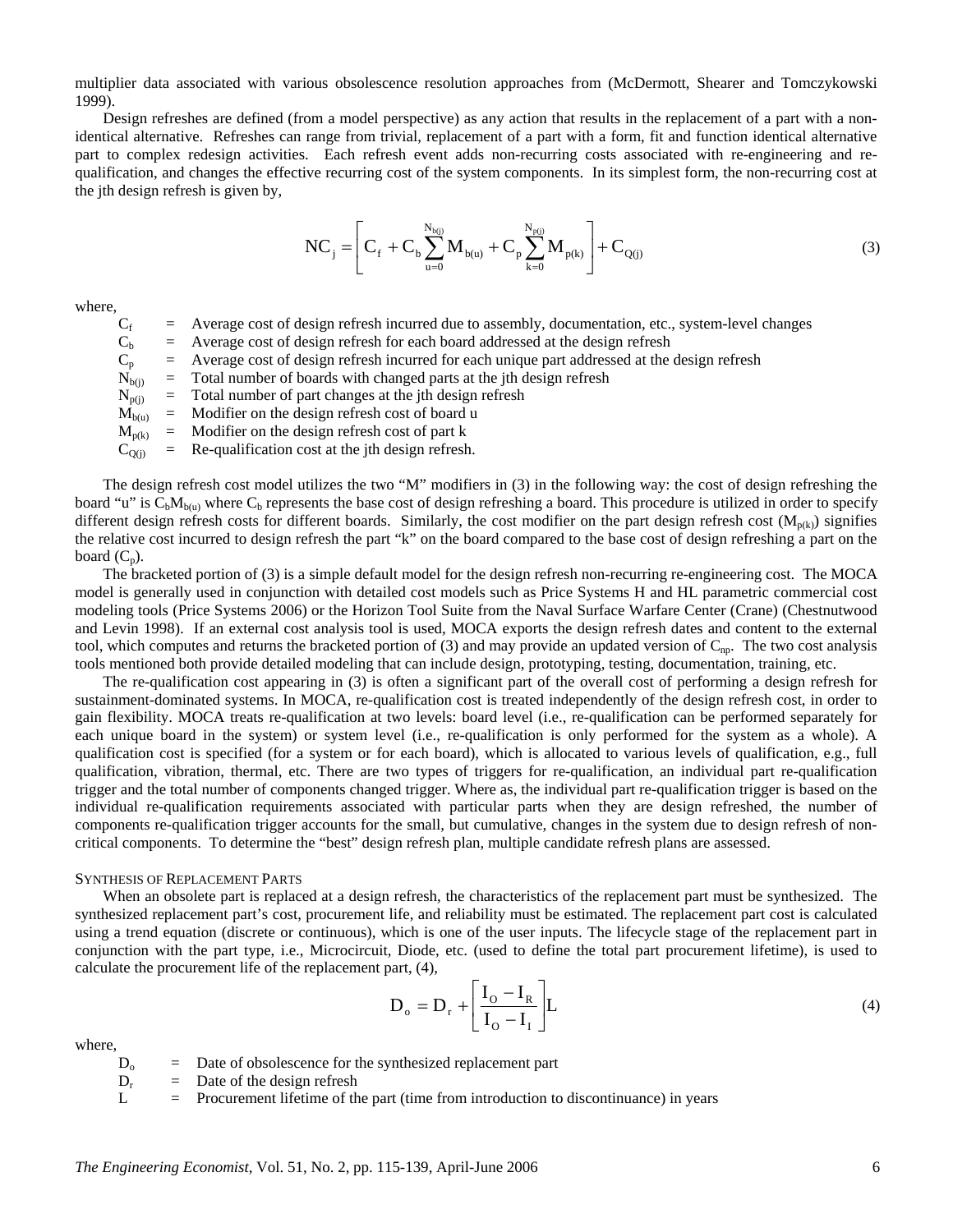- $I<sub>O</sub>$  = Lifecode indicating part is obsolete
- $I<sub>I</sub>$  = Lifecode indicating part is in the emerging lifecycle phase
- $I_R$  = Lifecode of replacement synthesized replacement part.

Lifecodes (which are the a metric predicted by commercial obsolescence forecasting tools) represent the lifecycle stage of a part, e.g.,  $1 =$  emerging,  $2 =$  growth,  $3 =$  maturity,  $4 =$  decline,  $5 =$  phase out,  $6 =$  obsolete. For example, if the replacement part desired by the system sustainers is one that has entered its growth stage ( $I_R = 2$ ) just before the refresh, then the expression within the brackets in (4) becomes 0.8.

The reliability of the replacement part is set based on trend equations (discrete or continuous). Since MOCA deals with only system level or board level cost and reliability changes, these parameters are rolled up from the part level to the system level to reflect the changes throughout the system hierarchy.

### DESIGN REFRESH DATE SELECTION AND UNCERTAINTY ANALYSIS ON DATES

Design refreshes can take place at any point on the timeline, however, we make the assumption that a design refresh that completes at a point in time that is significantly earlier than the start of the next production event (whether planned production or spare replenishment) will never be as economically advantageous as one that is completed "just in time" for the next production event.This assumption is always true if the rate of interest is non-negative, because the net present cost of a delayed refresh will always be lower than the net present cost of a refresh at an earlier date. In addition, since parts can become obsolete between the end of a design refresh activity and the next production event, a just-in-time refresh strategy ensures that all the obsolete parts have had a chance to be addressed at the refresh. Note, we assume that there is no significant procurement associated with a design refresh; parts are procured on a different schedule associated only with production events. In reality the "just in time" applies to the procurement of "materials" for the production event. This strategy for placing design refreshes has two significant advantages: obviously the number of possible locations on the timeline for design refreshes becomes finite (limited to the number of production events, which is a relatively small number especially for avionics and military systems – only 10 to 15 events is not unusual), and this allows each design refresh candidate to be associated a specific instance of some type of a production event, which enables a probabilistic treatment of the production event dates.

One of the key attributes of the methodology is its treatment of uncertainties. Obviously, much of the data that the method depends on to make design refresh decisions is highly uncertain. In order to solve the problem, two types of data uncertainties must be managed, 1) uncertainties in the inputs to the cost analysis, for example, the re-qualification cost associated with a particular type of qualification test; and 2) uncertainties in dates. The cost analysis input uncertainty is handled through straightforward Monte Carlo modeling. The second type of uncertainty (dates) is more complex to accommodate. At the highest level in the solution, an algorithm that selects candidate refresh plans is used. A candidate refresh plan consists of the quantity of design refreshes in the lifetime of the product and the dates of completion of those refreshes relative to production events, FIGURE 4. A production event is any event that results in the need to produce additional instances of the product, i.e., additional orders or spare replenishment necessary for sustainment. Once a candidate refresh plan is chosen (relative to production events), then a sampling of dates for those production events is chosen (the date for each production event is inputted as a probability distribution). After the probability distributions for the dates are sampled, a sample refresh plan candidate (with real dates) is available. The methodology then computes the lifecycle cost of the candidate refresh plan for the sample. Using a basic Monte Carlo approach, the methodology repeats the process of sampling production dates and computing lifecycle costs a statistically relevant number of times producing a histogram of the lifecycle costs for the candidate refresh plan. For each unique combination of refreshes (relative to production dates), a distribution of lifecycle cost is calculated. In order to be consistent, the same set of appropriately distributed cost input samples is used to evaluate every combination of refreshes. The output design refresh dates (for a particular refresh plan) are the corresponding most likely production event dates to which the design refreshes were associated (relatively positioned).

### TIME STEP FIDELITY



**FIGURE 4.** A candidate refresh plan is defined as one or more design refreshes and their dates relative to production events.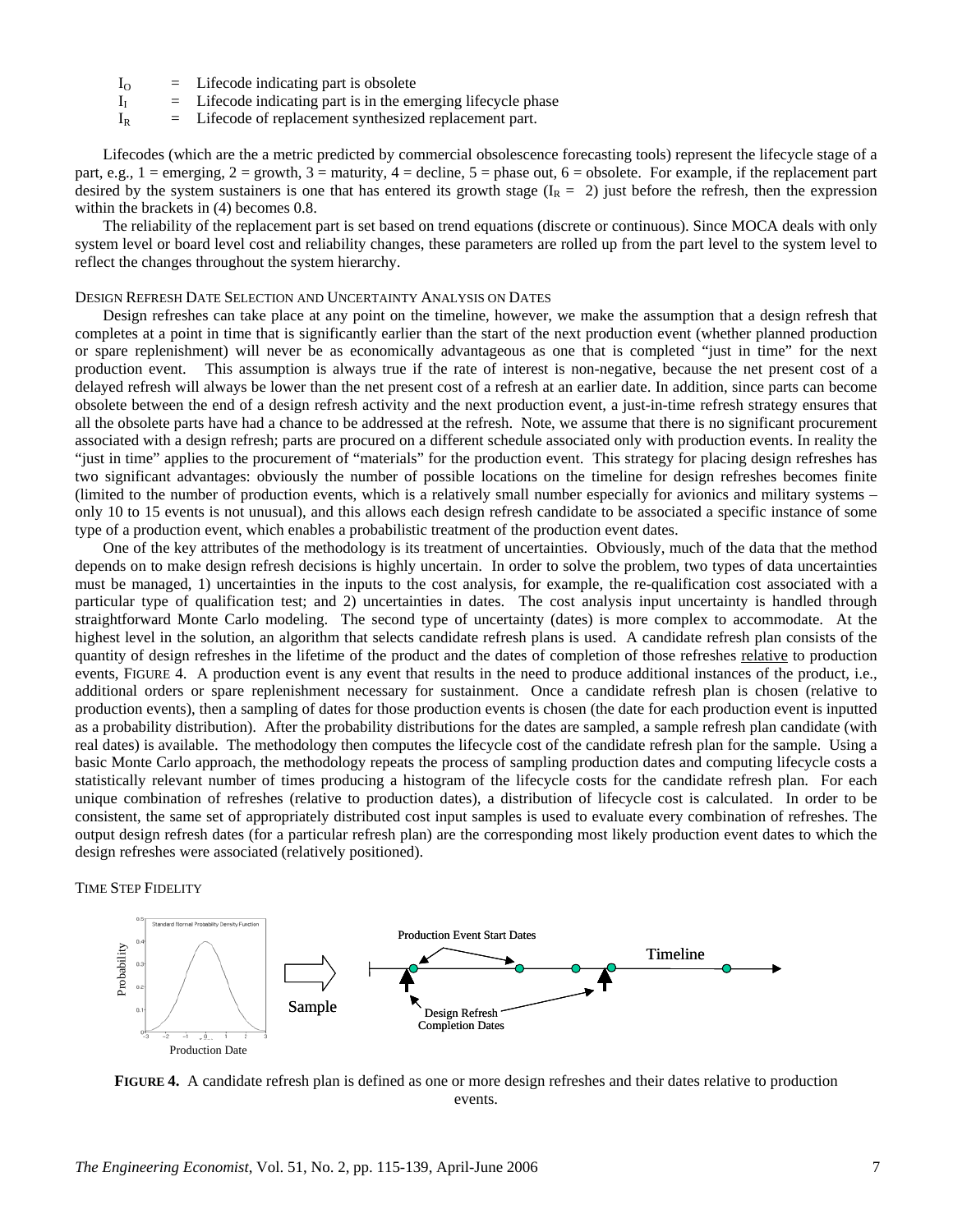Another important aspect of the MOCA methodology is the identification and use of a time step for the discrete event simulation. In physical simulations of systems, e.g., thermal, mechanical, electrical, or chemical, choosing a smaller time step always produces a more accurate solution since physical systems are continuous and practically accepted models for physical systems are valid as the time step approaches zero. In the design refresh problem, smaller time steps do not necessarily produce more accurate answers; it is critical to choose the right time step. Too small a time step can result in just as inaccurate an answer as too large a time step. As an example, it is impractical for most companies to procure parts on a per minute basis 24 hours a day 7 days a week, rather, procurement happens on a coarser time scale, e.g., once a month or once a quarter. The one year time step assumed by common lifecycle cost analysis tools is a reasonably accurate representation of the time scale on which manufacturers of long field life systems plan and operate.

Two different approaches were taken to coarsen the data in MOCA. They are: 1) combining production events before design refresh optimization, and 2) rounding off dated events and associating the events with the nearest budget period. Combining production events in MOCA means that starting from a particular date, add up all the production events for a time span specified by the user. The production events in that time span are then treated as a single production event at the start date. In this way the support life of the product is fragmented into various sections and active simulation steps taken only on these fragments. Budgeting in MOCA means that each date input is rounded and included within the nearest budget period. Therefore, all the date inputs reflect budget period based inputs. For example, if the budget period is a year, the production date of 2005.6 would be considered to be 2005. In effect all the budget of procurements during the year 2005 are allocated at the beginning of the year.

#### **DESIGN REFRESH PLANNING EXAMPLE ANALYSIS**

A case study was performed for an avionics radar unit from Northrop Grumman. The portion of the radar unit considered in this study consisted of 2 boxes that contained a total of 20 boards (12 of the boards are unique and one specific board is common to both boxes). A total of 831 parts (116 unique parts) were included on the boards. The system is designed for a 20 year sustainment life with scheduled manufacturing taking place during the first 12 years. FIGURE 5 shows the hierarchy of the design; a total of 4 levels of hierarchy are used to model the unit (chip, board, box, system). The original design for the radar unit was performed in 1998 and manufacturing of the first production lot began in 1998 (first lot production was completed in 2001).

In order to demonstrate the MOCA analysis, the system was modeled as though the analysis was being performed in 1998 using TACTech<sup>7</sup> part lifecode forecasts performed when the original unit design was performed. Our objective was to compare MOCA design refresh forecasts with the actual design refresh decisions made by Northrop Grumman for the radar unit. FIGURE 6 shows an example analysis result from MOCA for the radar unit. MOCA generates results for all possible combinations of design refresh locations (dates) up to a user specified maximum number of design refreshes during the life of the product (4

|                                            | PRICE Estimating Suite 2001 - [C:\EPOI\Northrop Proposal\Northrop Data\ng box a_b.hpr] | 그미지                         |
|--------------------------------------------|----------------------------------------------------------------------------------------|-----------------------------|
| File<br>Edit View<br>Format Util           | Window Run! Help                                                                       | <u>니리지</u>                  |
| Sys<br>⊻∥ū<br>$\overline{u_{t_1}}$         |                                                                                        | <b>HL EX GD</b> Esc Fin Dep |
| 奉<br>Assembly                              | <b>PE</b> Box A<br>H 나물                                                                |                             |
| 2<br>Electronic                            | <b>NG032</b><br><b>HL</b><br>H⊠                                                        |                             |
| 13<br>磁<br>Struct/Mech                     | <b>NG014</b><br>WLH函<br>NG013                                                          |                             |
| 4<br>Purchased<br>S<br>5                   | # L   國<br><b>NG012</b><br>HL<br>4國                                                    |                             |
| Furnished<br>6                             | <b>NG011</b><br>#Z   图                                                                 |                             |
| <b>September 2000</b><br>Modified<br>17    | <b>NG010</b><br>H L   图                                                                |                             |
| Mod/Chip <sup>2</sup><br>18                | <b>NG009</b><br>HLW图                                                                   |                             |
| 19<br>Design Integ <mark>lik</mark>        | 率<br>Box B                                                                             |                             |
| 10<br>环<br>Hw/Sw Int                       | <b>NG031</b><br>H<br>.uras                                                             |                             |
| 11<br>Integ & Test <b>H</b>                | <b>NG017</b><br>H L H 函                                                                |                             |
| $\sqrt{12}$<br>Calibration                 | <b>NG016</b><br>H <sub>L</sub> 图                                                       |                             |
| $\overline{\mathbb{C}}$<br>$\overline{13}$ | <b>NG015</b><br>НL<br>HEI                                                              |                             |
| Thruput<br>14                              | <b>NG009</b><br>$H$ $L$ $\Box$                                                         |                             |
| Multiple Lot [] TH                         | <b>NG002</b><br>$  HL  $ $\Box$                                                        |                             |
| ⇨<br><u>Vin</u>                            |                                                                                        |                             |
|                                            |                                                                                        |                             |
| н<br><b>PRICE Estimating Suite 2001</b>    |                                                                                        |                             |

**FIGURE 5.**Radar unit design hierarchy shown in the Price HL parametric cost modeling tool. The Price model was used in this example case, in conjunction with MOCA to compute non-recurring costs at design refreshes.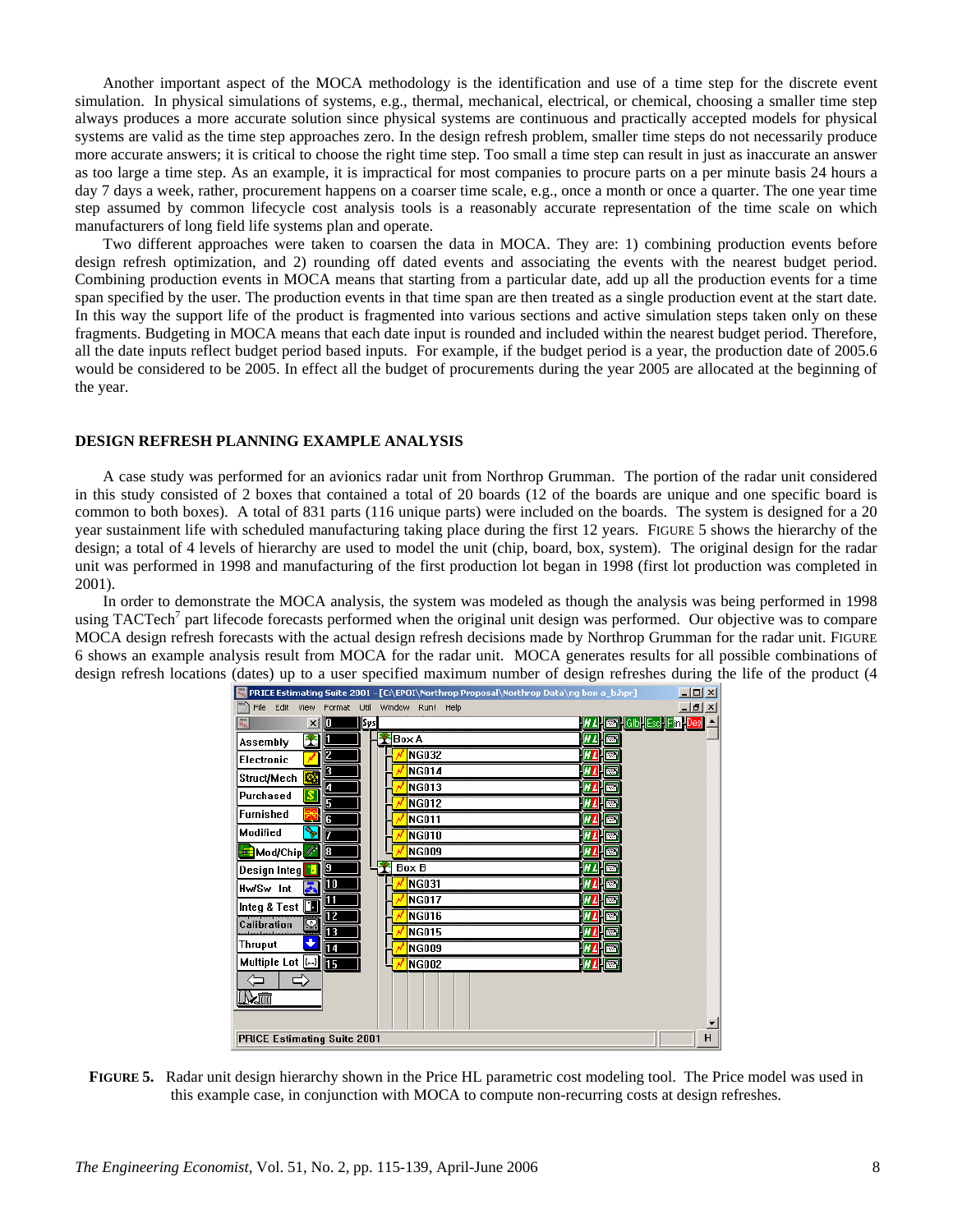

**FIGURE 6.** MOCA generated refresh plans. Only plans consisting of exactly 0, 1, 2, 3, or 4 refreshes during the lifetime of the system are shown. The candidate refresh plan with the lowest cost is expanded to show and the actual refresh dates associated with it.

refreshes, 20 year life in FIGURE 6 for example). The data points on the plot in FIGURE 6 each represent a different refresh plan (a refresh plan is a group of one or more design refreshed on specific dates during the lifetime of the unit). The "Mean Design Refresh Date" is the average date of the refresh in the plan (it is not important to the solution, i.e., it is just a way of spreading the results out along the horizontal axis for viewing). If the refresh plan only contains a single refresh, then the mean design refresh date is the actual date that the refresh takes place. The cost axis is a cost metric that is proportional to the lifecycle cost of manufacturing and sustainment of all the units (design refresh and any associated re-qualification are included, but initial design and the original qualification cost is not included). This cost does not necessarily correspond to total lifecycle costs for the system, but a smaller value of the metric does indicate lower lifecycle cost. Note; 2001 was the date that the first production lot completed. However, this does not preclude in any way, parts used in the radar unit becoming obsolete prior to 2001; in fact, some parts were forecasted to be obsolete prior to the completion of the first lot. It also does not preclude MOCA from considering design refreshes prior to 2001. A refresh plan is also generated by MOCA that summarizes the actual refresh dates and content of each refresh.

Up to this point we have only discussed the general interpretation of MOCA results. The radar unit specific questions to be answered by the MOCA analysis are:

- How many refreshes to plan on?
- When those refreshes should be performed?
- What actions to take at the refreshes?

For the radar module considered here, the relative lifecycle costs associated with a refresh plan were found to be most sensitive to the production plan (quantity manufactured and how that manufacturing is distributed in time), and what actions are taken at the design refreshes (to what extent future obsolescence events are mitigated at each design refresh).

The results in FIGURE 6 are for a one year look-ahead time – this means that at a design refresh, parts that are forecasted to become obsolete within one year after the conclusion of the design refresh activity are designed out, in addition to those that have already become obsolete. If we vary the look-ahead time and determine the minimum lifecycle cost refresh plan solution (i.e., find the lowest data point on graphs like the one shown in FIGURE 6) for each look-ahead time, we obtain the result shown in FIGURE 7. The data points in FIGURE 7 represent the lifecycle cost associated with the "best" plan (it is minimum when the look-ahead time is 1 year), and the dashed line shows that number of refreshes in the minimum lifecycle cost solution.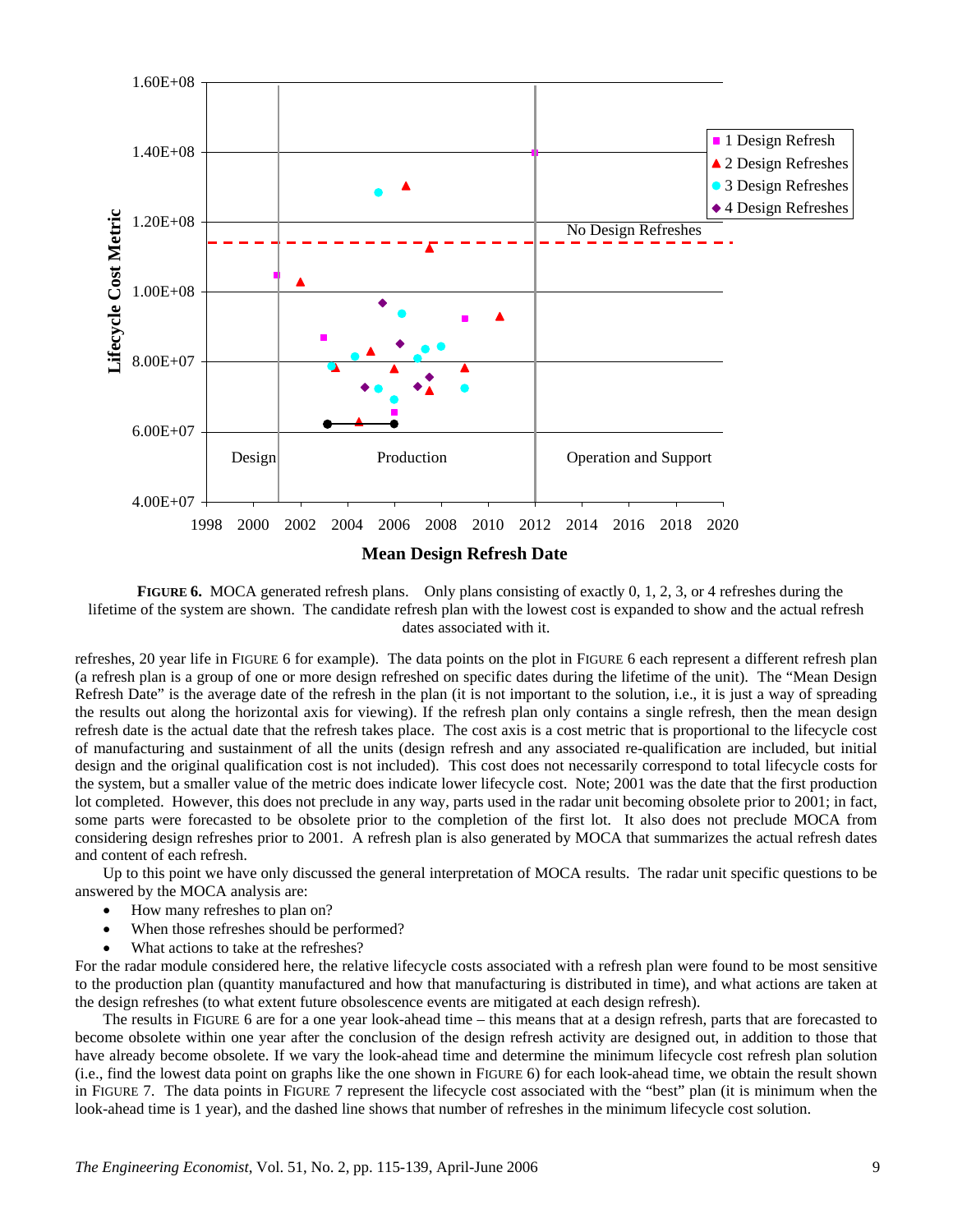FIGURE 7 indicates several intuitive results: 1) no look-ahead time leads to larger lifecycle costs because of inefficiency at design refreshes, and 2) long look-ahead times eventually lead to larger lifecycle costs because you are basically replacing everything at every refresh. In fact, the result shown in FIGURE 7 immediately raises a flag in the case of the radar unit where the contractual obligation of the manufacturer to manufacture and sustain the unit may not accommodate the replacement of non-obsolete parts at design refreshes.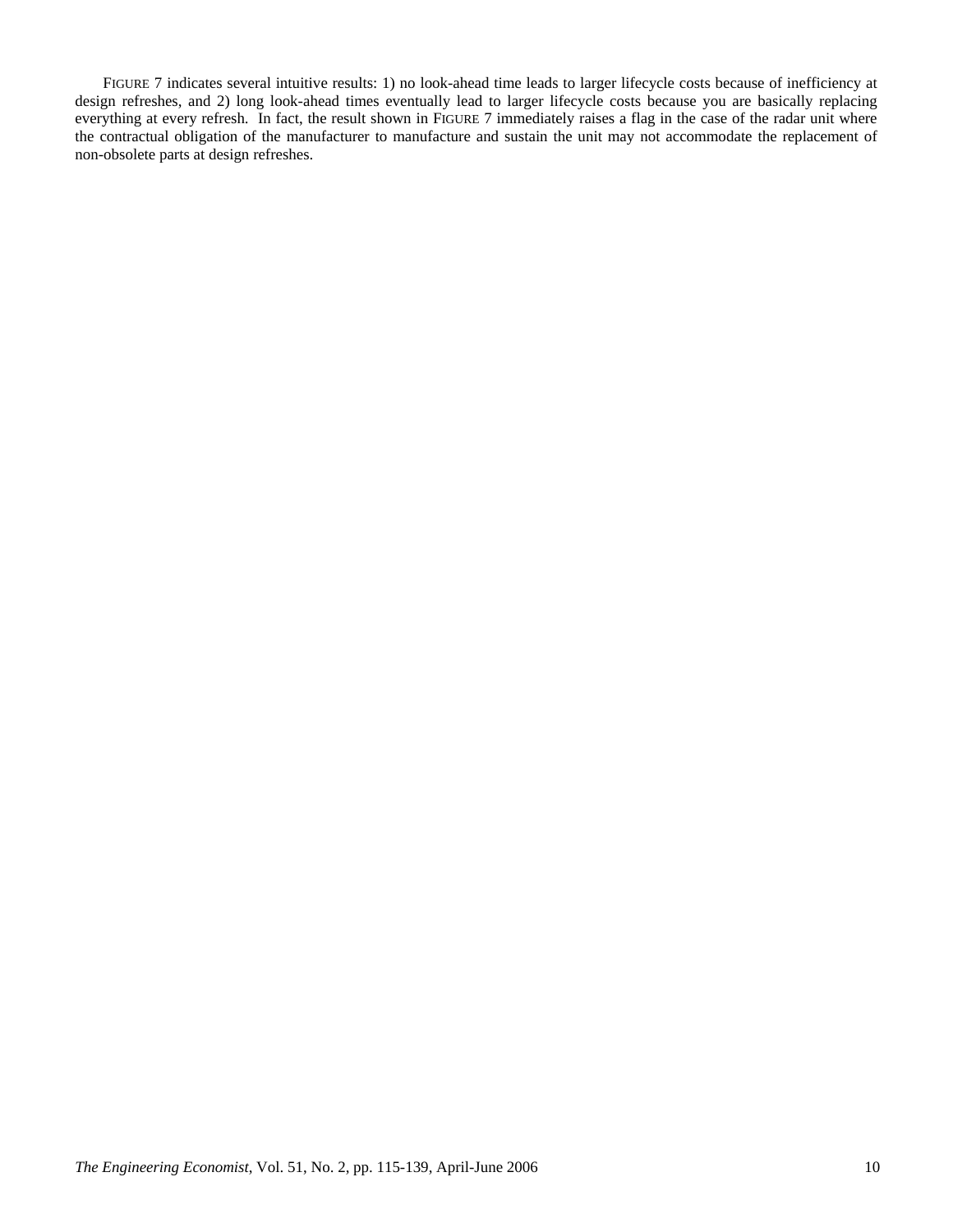

**FIGURE 7.** Sensitivity of MOCA radar unit solution to "look-ahead time". Look-ahead time is how far into the future forecasted obsolescence events are addressed at a design refresh.



**FIGURE 8.** Effect of production schedule on the optimum refresh plan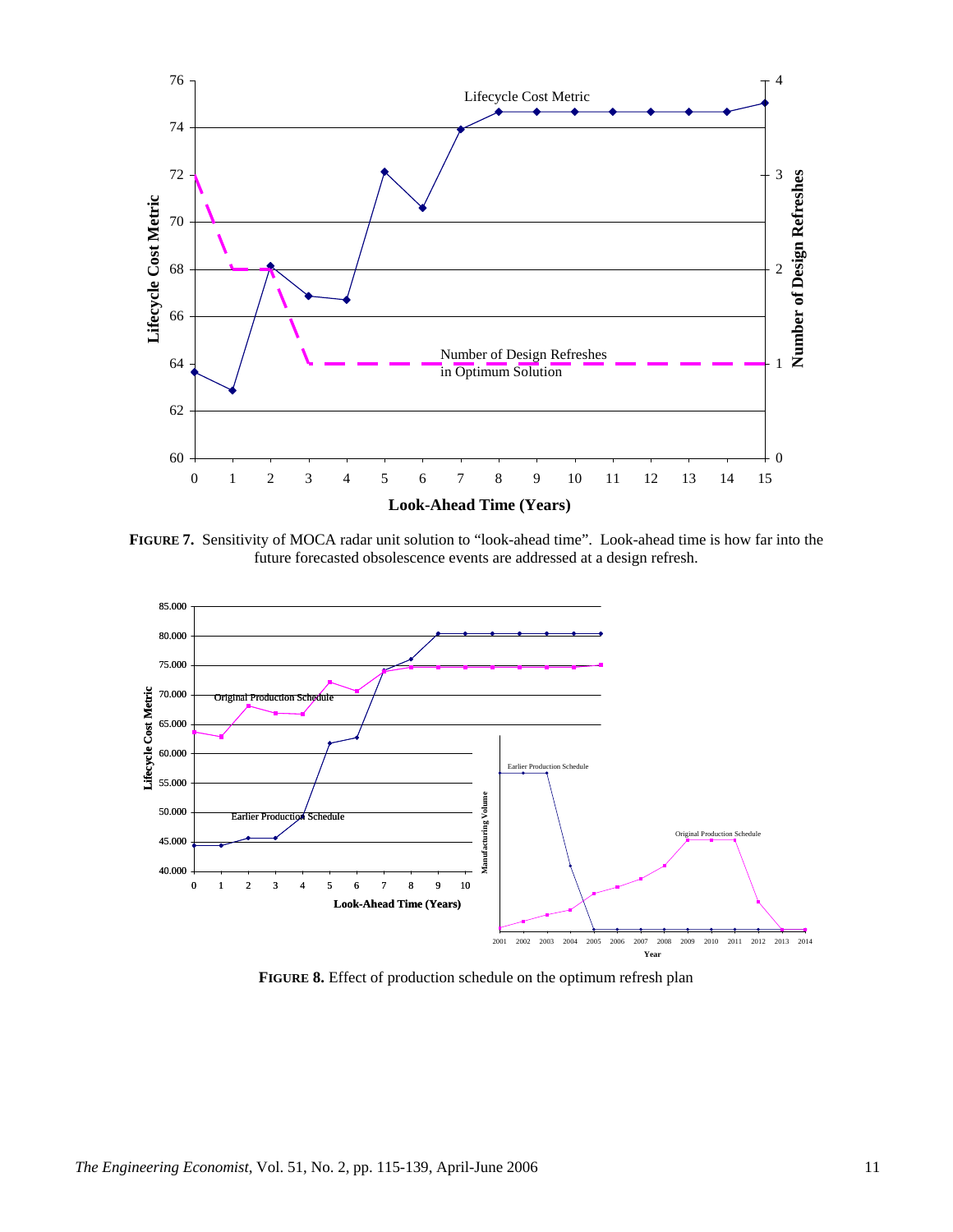

**FIGURE 9.** Comparison of MOCA forecasted optimum design refresh dates (forecasted from only the 1998 design data), a simplistic original redesign plan, and the first major redesign date determined by Northrop Grumman.

As stated above, the other primary sensitivity in the radar unit model is the production plan. FIGURE 8 shows the characteristics of the look-ahead time analysis for two different production plans. The results for the actual or original production plan (the same as that shown in FIGURE 7) are plotted – in this case the production peaks in years 10 and 11. If the same total number of units are manufactured, but the manufacturing is front-end loaded, the total lifecycle cost decreases, and the optimum look-ahead time decreases to zero. This makes intuitive sense; if you are going to build all the units in the first 3-4 years, why bother to spend money refreshing the design for parts forecasted to become obsolete 5 or more years in the future? In fact, if you are going to force a long look-ahead time on the earlier production plan, eventually you give up all the advantage gained by building the units at the beginning of the lifecycle. Finally, the optimum refresh plan forecasts from MOCA were compared to the actual refresh plans determined from the state of the actual obsolescence events and production. FIGURE 9 shows the original production plan, the number of actual part obsolescence events that occurred, the originally planned redesigns based on a simplistic part obsolescence analysis, and the first major design refresh. This design refresh date was set based on a combination of observing the actual part obsolescence events, the state of the production process, and budgetary realities. Also shown on FIGURE 9 are the MOCA forecasted refresh dates (forecasted only from the information available during the design for the unit in 1998). As can be seen, the first MOCA forecasted refresh falls one year earlier than the manufacturer determined design refresh. The fact that the MOCA forecasted refresh occurs slightly earlier than the actual can be attributed to the fact that the TACTech lifecodes used from the 1998 data are generally conservative resulting in earlier forecasted obsolescence dates than actually occur for many parts. Conservative obsolescence forecast inputs to MOCA result in MOCA seeing more obsolescence events early in the product lifetime than are actually present, thereby tending to shift the first refresh date prediction earlier than actual.

# **DISCUSSION**

The challenge addressed in this paper is the determination of the optimum refresh date(s) and content for sustainmentdominated systems subject to electronic part obsolescence pressures. For these types of systems, the problem is not necessarily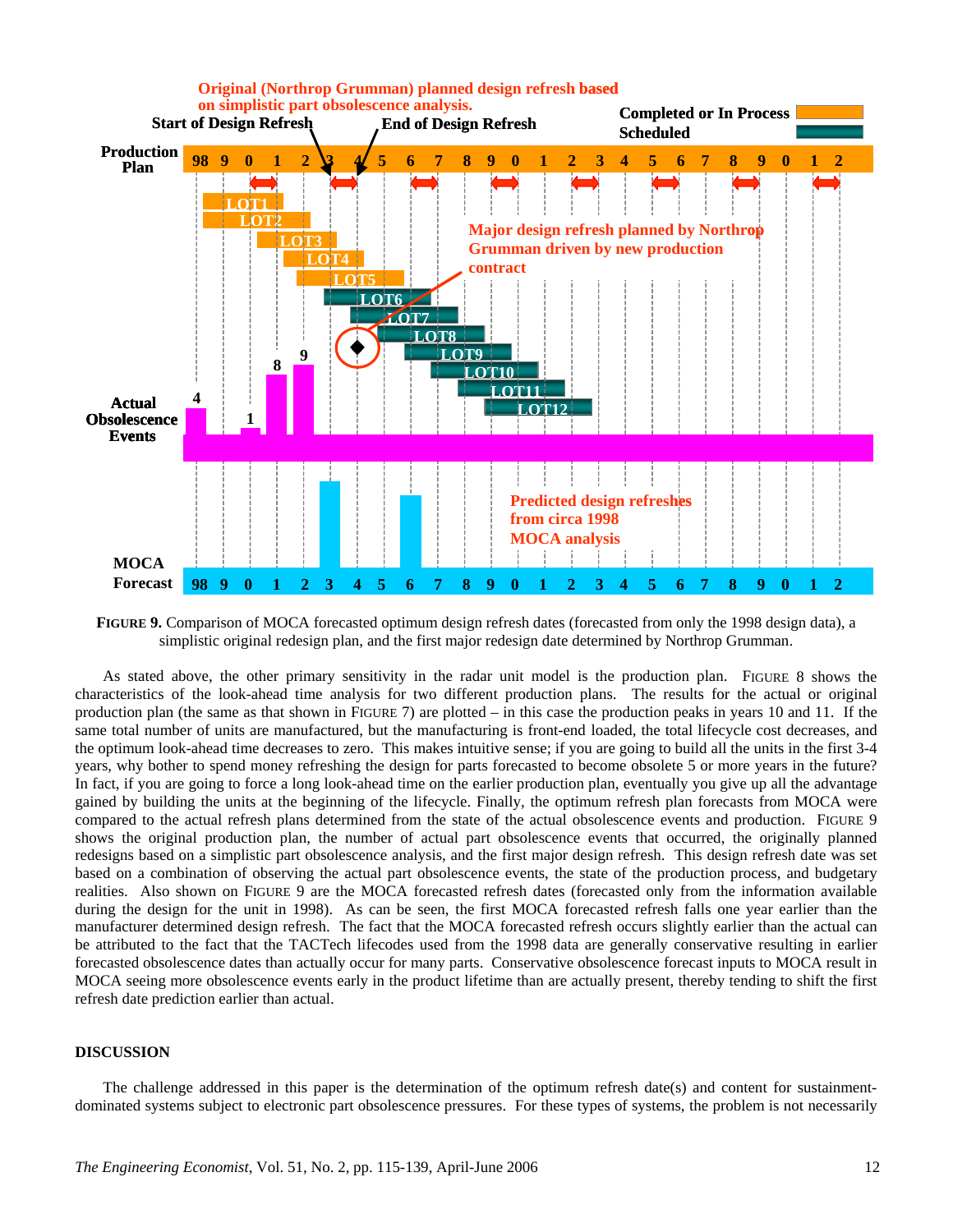that people cannot figure out when to refresh a design and what the content of the refresh ought to be, it's that they cannot figure these things out soon enough to put the necessary resources in place (e.g., budget) at the optimum point(s) in time. Using a design refresh methodology like MOCA enables early enough forecasting of refresh dates and content to allow the optimum refreshes to actually be performed. This is demonstrated in the case study, where MOCA was able to predict approximately the same optimum refresh date as the system manufacturer/sustainer's analysis, but used data that was four years older.

There are several situations in which the present MOCA solution is incomplete. The biggest hole in the current MOCA solution is the treatment of software. In its present form, MOCA only treats hardware, or at best, hardware and software decoupled. In reality, hardware changes will cause software to be changed and potentially re-hosted and/or re-qualified too. MOCA has no mechanism to understand the connection between the hardware and the software. A second issue with MOCA is that it does not have a view into the parts inventory, i.e., MOCA assumes that the obsolescence date provided as an input is in fact the effective obsolecence date for the part in the application. Depending on the inventory you are drawing your parts from, the effective obsolescence date of a part may be significantly different than the original manufacturers last order date. An additional problem is that while existing commercial forecasting tools are good at articulating the current state of a part's availability and identifying alternatives, their capability to forecast future obsolescence dates is limited. More accurate forecasts or at least forecasts with a quantifiable accuracy must be developed in order to enable the use of planning tools like MOCA (Sandborn, Mauro and Knox 2005).

This paper treats design refresh that targets maintaining a system's capability over its life, as opposed to redesign that targets maintaining and improving the design. For many sustainment-dominated products, refresh is as important (and often more important) than redesign. However, if a roadmap of *value* attributes for the product over time is available, it may be possible to extend methodologies like MOCA to consider design refresh coupled with optimum technology insertion redesign strategies. Possible methods for extending the refresh planning methodologies to address the technology insertion problem for sustainment-dominated systems have been proposed including the introduction values metrics that include sustainability (Ardis 2001) and the use of Bayesian networks to capture and implement the extended value metrics (Sandborn et al. 2003).

There are several real payoffs from strategic lifecycle planning that reactive optimization cannot provide. Pro-active treatment of electronic part obsolescence has the potential to provide the program manager with the ability to predict as early as possible (while the input data is uncertain) how to best design and plan for system sustainment:

- more accurate allocation of budget earlier in program development phases
- more accurate guidelines for how systems are modified at design refreshes
- improved operational availability
- enables broader impacts to be considered when mitigation approach decisions are made
- enables the opportunity for shared solutions across multiple systems and applications.

Realizing these payoffs however requires the incorporation of decision process approaches (decision making under uncertainty), design optimization, product planning, and data fusion capabilities to bear on this problem.

Sustainment problems are going to get worse, not better in the future and are going to become significant lifecycle cost drivers in numerous product sectors. The key is learning to design for the inevitability of obsolescence – we are focused on product sectors that, by definition, do not control critical portions of their technology supply chain and never will control them. The broader impacts of research in obsolescence go well beyond electronic parts. Solutions could contribute to fundamental technology insertion decision making for long-life sustainment-dominated systems in general as well as shorter-life high technology products such as computer hardware and software.

#### **ACKNOWLEDGEMENTS**

The authors wish to thank the Northrop Grumman CPOM program for providing the case study data used in this work. MOCA development work has been funded in part by the Air Force Research Laboratory and Wright-Patterson AFB, sponsored by the ManTech Sustainment Initiative, Manufacturing for Sustainment under contract F33615-99-2-5503; the CALCE Electronic Products and Systems Center; and the National Science Foundation (Division of Design, Manufacture, and Industrial Innovation) Grant No. DMI-0438522.

# **NOTES**

1. This usage of the term "sustainment" in this paper is consistent with the Brundtland Report definition (Brundtland Commision 1987): "Development that meets the needs of present generations without compromising the ability of future generations to meet their own needs". In the context considered in this paper, "present and future generations" refers to the users and maintainers of a system.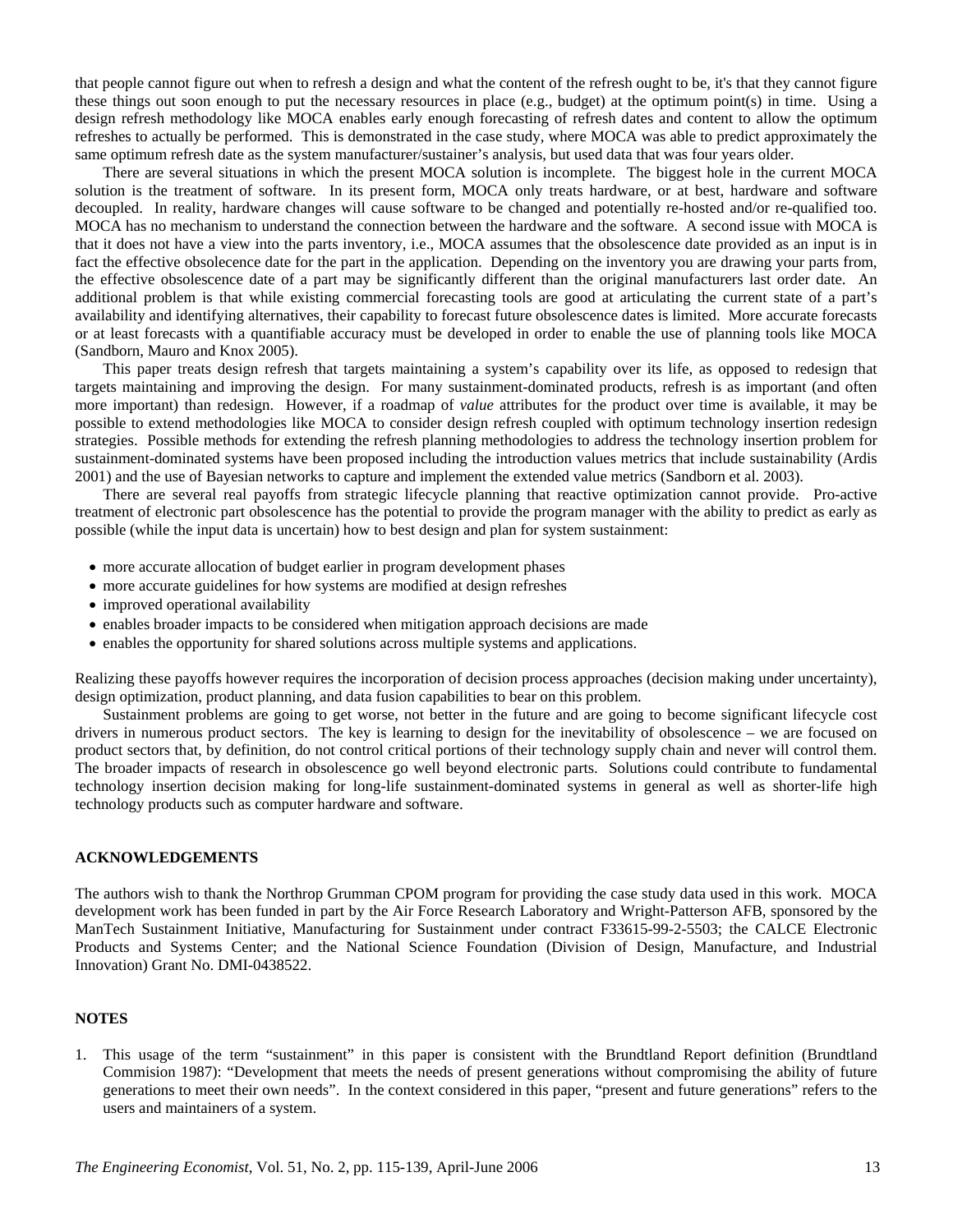- 2. The military refers to electronic part obsolescence (and more generally technology obsolescence) as DMSMS Diminishing Manufacturing Sources and Materials Shortages.
- 3. Note, obsolescence forecasting is an "outside looking in" form of product deletion modeling, e.g., Avlonitis, Hart and Tzokas (2000), performed without access to internal business knowledge of the manufacturer of the part.
- 4. Technology refresh is used as a reference to system changes that "Have To Be Done" in order for the system functionality to remain useable. Technology insertion is a term used to identity the "Want To Be Done" system changes, which include both the new technologies to accommodate system functional growth and new technologies to replace and improve the existing functionality of the system, see Sandborn et al. (2003).
- 5. A last time buy means procuring and storing enough parts to sustain manufacturing and fielded units until the next redesign.
- 6. Software becomes obsolete because either the system that must execute it changes (possibly due to hardware changes caused by hardware obsolescence), or the software vendor terminates its support.
- 7. TACTech was acquired by i2 and is the basis for the TACTRAC obsolescence forecasting tools.

# **REFERENCES**

- Ardis, B. (2001), Viable/affordable combat avionics (VCA) implementation update. Dayton Aerospace, Inc.
- ARINC, Inc. (2006), ARINC Logistics Assessment and Risk Management (ALARM) Tool. Retrieved February 21, 2006, from http://www.arinc.com/news/2005/06-28-05.html
- Avlonitis, G.J., Hart, S.J. and Tzokas, N.X. (2000), An analysis of product deletion scenarios. *Journal of Product Innovation Management*, 17, pp. 41-56.
- Brundtland Commission (1987), *Our common future*. World Commission on Environment and Development.
- Cattani, K.D. and Souza, G.C. (2003), Good buy? Delaying end-of-life purchases. *European J. of Operational Research*, 146, pp. 216-228.
- Chestnutwood, M. and Levin, R. (1998), Technology assessment and management methodology An approach to legacy system sustainment dynamics. *Proceedings Navy Logistics Conference*.
- Das, D., Gupta, S.K. and Nau, D. (1996), Generating redesign suggestions to reduce setup cost: A step towards automated redesign. *Computer Aided Design*, 28, pp. 763-782.
- Henke, A.L. and Lai, S. (1997), Automated parts obsolescence prediction. in *Proceedings of the DMSMS Conference*.
- Howard, M.A. (2002), Component obsolescence It's not just for electronics anymore. in *Proc. FAA/DoD/NASA Aging Aircraft Conference*.
- Irani, R.K., Kim, B.H. and Dixon, J.R. (1989), Integrating CAE, features, and iterative redesign to automate the design of injection molds in *Proc. of the ASME International Computers in Engineering Conference*.
- Josias, C., Terpenny, J.P. and McLean K.J. (2004), Component obsolescence risk assessment. in *Proceedings of the 2004 Industrial Engineering Research Conference (IERC)*.
- Lin, F. (1993), Re-engineering option analysis for managing software rejuvenation. *Information and Software Technology*, 35, pp. 462-467.
- McDermott, J., Shearer, J. and Tomczykowski, W. (1999), Resolution cost factors for diminishing manufacturing sources and material shortages. ARINC. Retrieved February 21, 2006, http://smaplab.ri.uah.edu/dmsms98/papers/trunnell.pdf. Supplemental Report, Resolution cost factors for diminishing manufacturing sources and material shortages. ARINC, 2001.
- Meixell, M. and Wu, S.D. (2001), Scenario analysis of demand in a technology market using leading indicators. *IEEE Transactions on Semiconductor Manufacturing*, 14, pp 65-78.
- Meyer, B.C. (1993), Market obsolescence and strategic replacement models. *The Engineering Economist*, 38 pp. 209-221.
- Nair, S. K. and Hopp, W. J. (1992), A model for equipment replacement due to technology obsolescence. *European Journal of Operations Research*, 63, pp. 207-221.
- Perry, W. (1994), U.S. Secretary of Defense.
- Pierskalla, W. and Voelker, J. (1976), A survey of maintenance models: The control and surveillance of deteriorating systems. *Naval Research Logistics*, 23, pp. 353-388.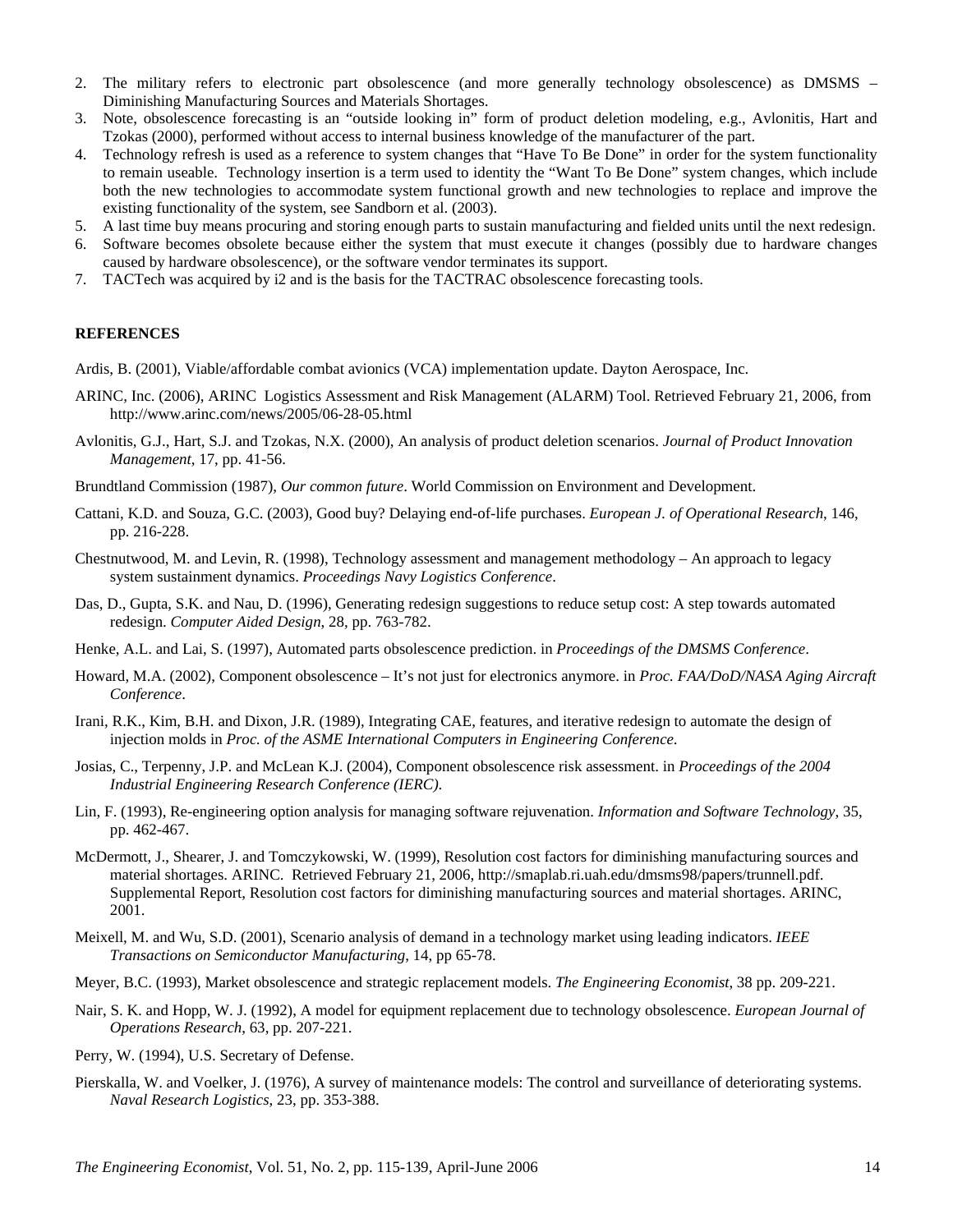- Porter, G.Z. (1998), An economic method for evaluating electronic component obsolescence solutions. Boeing Company White Paper.
- Price Systems (2006), LLC, Retrieved February 21, 2006, www.pricesystems.com.
- Rajagopalan, S., Singh, M.R. and Morton, T.E. (1998), Capacity expansion and replacement in growing markets with uncertain technology breakthroughs. *Management Science*, 44, pp. 12-30.
- Robbins, R.M. (2003), Proactive component obsolescence management. *A-B Journal*, 10, pp. 49-54.
- Sandborn, P. (2004), Beyond reactive thinking We should be developing pro-active approaches to obsolescence management too! *DMSMS Center of Excellence Newsletter*, 2, Issue 3, pp. 4 and 9.
- Sandborn, P., Herald, T., Houston, J. and Singh, P. (2003), Optimum technology insertion into systems based on the assessment of viability. *IEEE Trans. on Components and Packaging Technologies*, 26, pp. 734-738.
- Sandborn, P., Mauro, F. and Knox, R. (2005), A data mining based approach to electronic part obsolescence forecasting. in *Proceedings of the DMSMS Conference*.
- Solomon, R., Sandborn, P. and Pecht, M. (2000), Electronic part life cycle concepts and obsolescence forecasting. *IEEE Trans. on Components and Packaging Technologies*, 23, pp. 707-713.
- Stogdill, C.R. (1999), Dealing with obsolete parts. *IEEE Design & Test of Computers*, 16, pp. 17-25.
- Tepp, B. (1999), Managing the risk of parts obsolescence. *COTS Journal*, September/October, p. 69.
- Texas Instruments (2003), Obsolescence policy gains period of grace. *ElectronicsTalk*, 19 August. Retrieved February 21, 2006, from http://www.electronicstalk.com/news/tex/tex489.html.
- Tilton, J.R. (2006), Obsolescence management information system (OMIS). Retrieved February 21, 2006, http://www.jdmag.wpafb.af.mil/elect%20obsol%20mgt.pdf, NSWC Keyport.